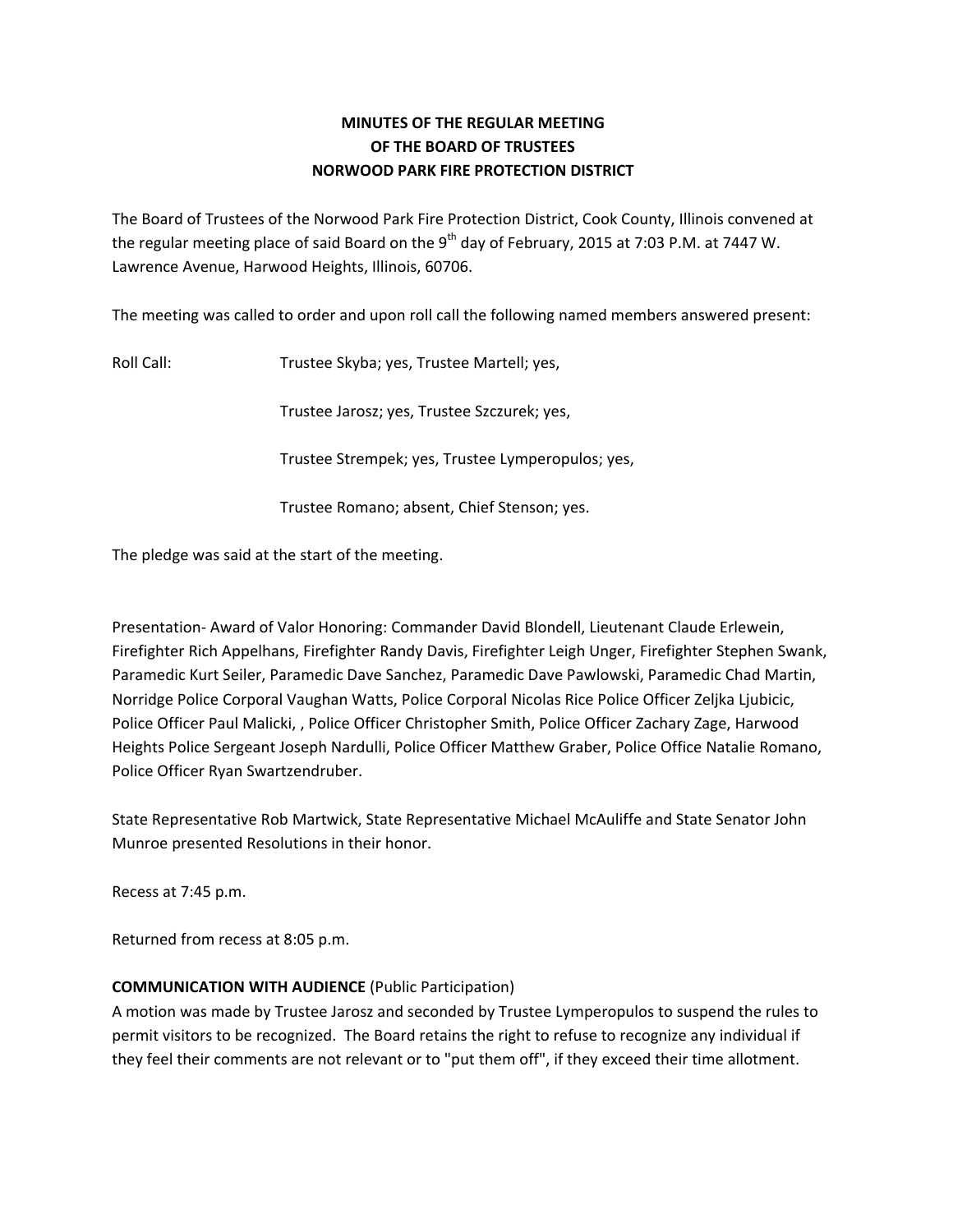After all have had an opportunity to address the Board, the President moves the rules be reinstated, and the Board will proceed with meeting.

AYES: 6 NAY: 0 MOTION CARRIED

A motion was made by Trustee Skyba and seconded by Trustee Szczurek to approve the payment of all current disbursements in the amount of \$484,534.52.

Roll Call: Trustee Strempek; yes, Trustee Jarosz; yes,

Trustee Skyba; yes, Trustee Martell; yes,

Trustee Szczurek yes, Trustee Lymperopulos; yes,

Trustee Romano; absent.

AYES: 6 NAY: 0 MOTION CARRIED

Motion by Trustee Szczurek and seconded by Trustee Skyba to approve the minutes of the Public Hearing/Regular meeting held on January 12<sup>th</sup>, 2015.

Roll Call: Trustee Skyba; yes, Trustee Martell; yes,

Trustee Jarosz; abstain, Trustee Szczurek; yes,

Trustee Strempek; yes, Trustee Lymperopulos; yes,

Trustee Romano; absent.

AYES: 6 NAY: 0 MOTION CARRIED

Motion by Trustee Lymperopulos and seconded by Trustee Martell to approve the minutes of the Closed Session meeting held on January  $12^{th}$ , 2015.

Roll Call: Trustee Skyba; yes, Trustee Martell; yes,

Trustee Jarosz; abstain, Trustee Szczurek; yes,

Trustee Strempek; yes, Trustee Lymperopulos; yes,

Trustee Romano; absent.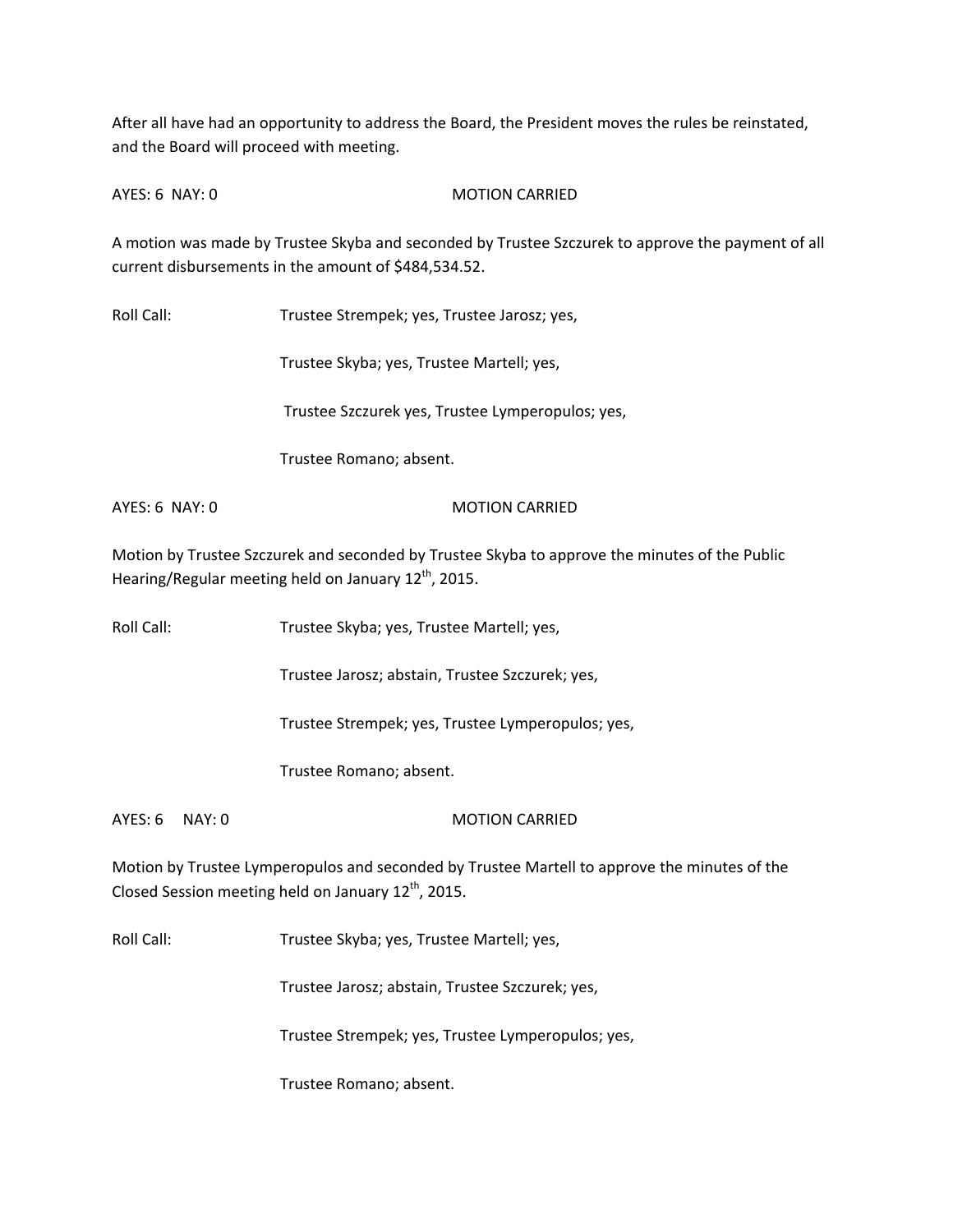AYES: 6 NAY: 0 MOTION CARRIED

## **TREASURER'S REPORT**

Schedule of Assets (Arising from Cash Transactions) January 31 $^{\rm st}$ , 2015

| Assets                                                      |              |
|-------------------------------------------------------------|--------------|
| Checking and money market accounts (interest rate-APY):     |              |
| Plaza Bank checking #4303503 (0.046%)                       | \$4,490.97   |
| Plaza Bank money market #4303498 (0.295%)                   | 57,166.96    |
| Plaza Bank ambulance billing money market #4304492 (0.295%) | 474,711.76   |
| Plaza Bank-Medical #1003102                                 | 2,133.90     |
| Total checking and money market accounts                    | 538,503.59   |
| Certificates of deposit (interest rate and maturity):       |              |
| Plaza Bank (0.65%, 03/02/16)                                | 626,048.80   |
| Belmont Bank and Trust (1.00% 08/23/16)                     | 544,698.88   |
| Belmont Bank (1.00% 08/05/16)                               | 125,396.45   |
| Plaza Bank (0.65% 03/18/16)                                 | 425,004.74   |
| Belmont Bank (1.00% 08/21/16)                               | 520,755.56   |
| Belmont Bank (.996% 07/19/16)                               | 367,927.02   |
| Total certificates of deposit                               | 2,609,831.45 |

Total checking, money market and certificates of deposit  $\frac{2}{3}$ , \$ 3,148,335.04

Motion by Trustee Skyba, seconded by Trustee Szczurek to approve the Treasurer's report as presented from the Financial Statement for January 2015**.**

Discussion on CD's and the rates.

Roll Call: Trustee Skyba; yes, Trustee Martell; yes,

Trustee Jarosz; yes, Trustee Szczurek; yes,

Trustee Strempek; yes, Trustee Lymperopulos; yes,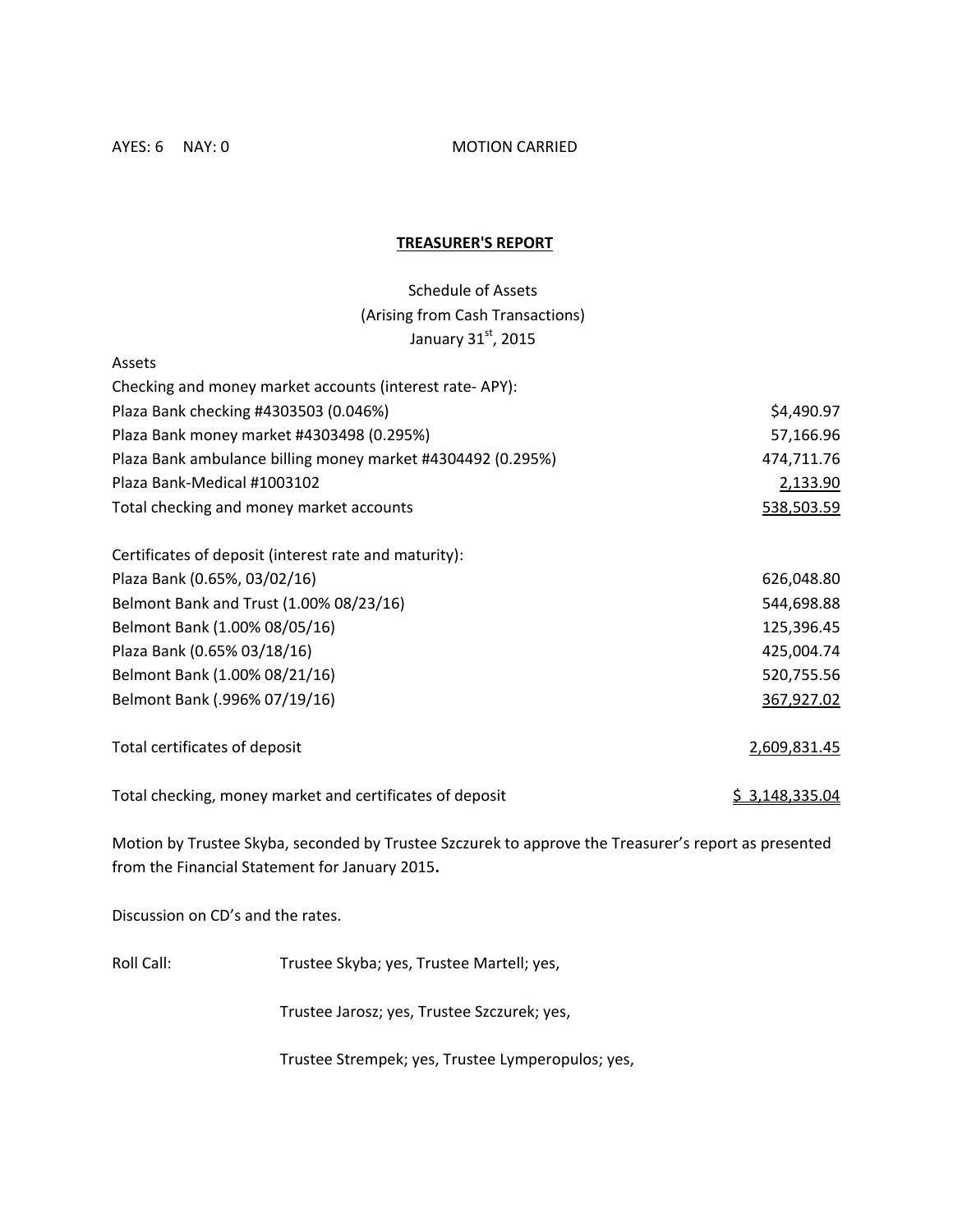## Trustee Romano; absent .

AYES: 6 NAY: 0 MOTION CARRIED

## **Chiefs Report:**

All Trustees received a copy of the alarm report.

All Trustees received a copy of the inspection report along with the list of completed inspections for this month.

The new command car went in service today. Everything was completed today and all equipment switched over. The only thing left to do is change the graphics on the old car from Command to Fire Prevention and change the number from 111 to 107. That will be done later this week.

Last Friday at 11am our only Engine broke down on Oketo. The high pressure oil pump line failed. It had to be towed to Inland Detroit in Carol Stream for repair. We are waiting to find out if it was part of the work that was done in November. We then contacted Van Eck who had just completed the frame work on our newest Engine from the accident. They claim that the frame shop completed the work and they believe they found the problem and completed the repair.

Of the \$484,000 in disbursements for the month our annual liability insurance was included for \$32,000, Global repairs to Truck 104 for \$18,554, sick time buyback for \$22,545 and overtime for \$13,326.

For the policy committee, we will have chapter 4 done by the end of the week. We are just waiting for the Association to complete their review. We will then deliver it to the committee members. Chapter 5 and 6 are small and will be done by the end of February. I will then forward that onto the committee. Once I receive the approval from the committee I will send it to the attorney and put it on the agenda for approval.

The Association would like to replace the bunker gear lockers. The current lockers are the original ones we installed when we moved in this building in1988. They will be purchasing these out of the 2% fund. They have been getting prices and the cost should be around \$12,000

I talked with Gary Kosnoff from Linden Group and he is willing to come out and go over the ACA. He will also look at any possibilities of moving to an HSA or any other options we might have. We could have him at the board meeting on March 9<sup>th</sup> and have the association members attend or have a special meeting and invite the association members.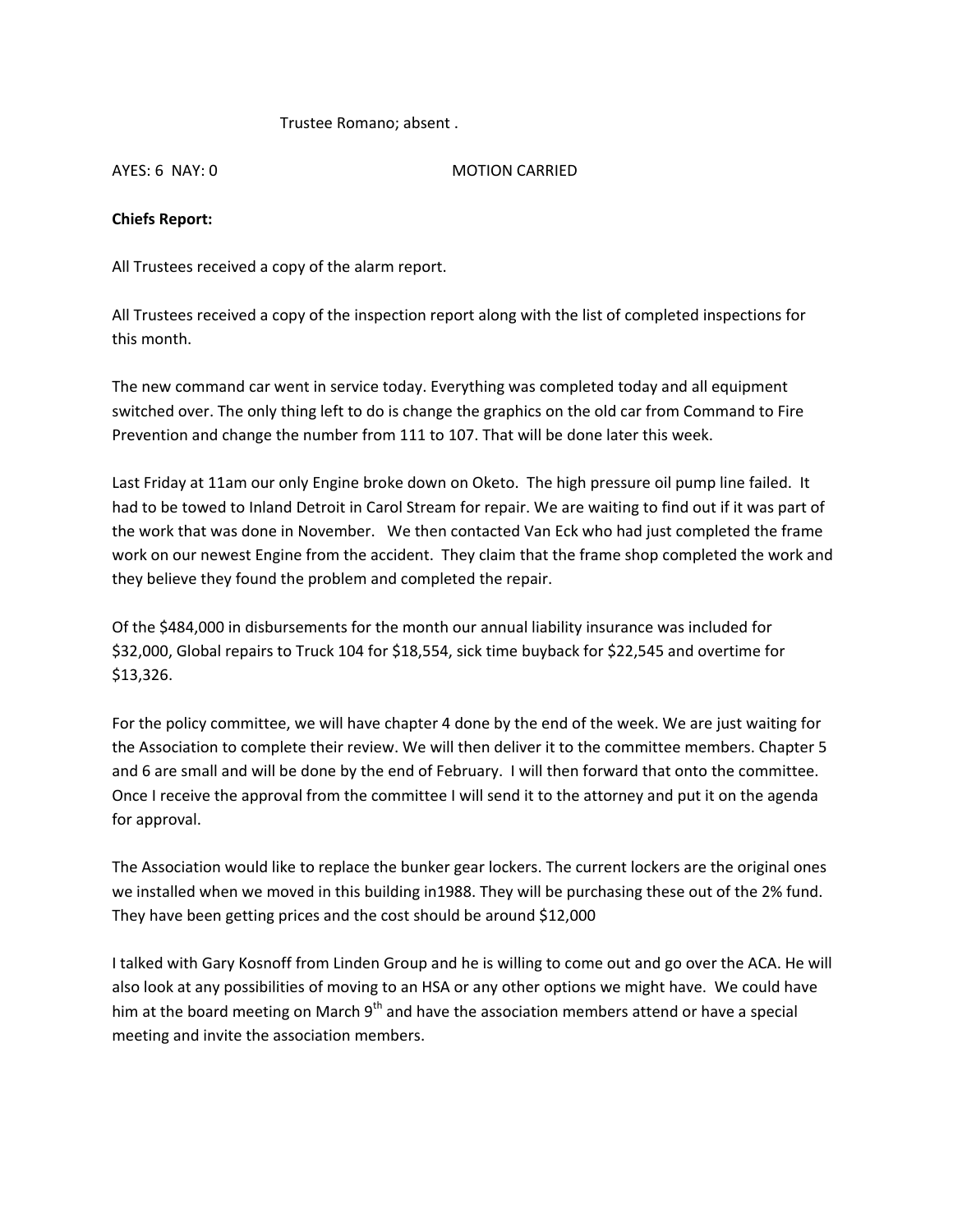One of our Fireman Stephen Swank will be graduating from paramedic school on Thursday. He did very well and is one of the top students in his class. Deputy Chief Kovalcik and I will be attending the graduation.

Deputy Chief Kovalcik has found a training prop he would like to get. I will let him explain.

Deputy Chief Kovalcik explained the SCBA confidence maze trailer and what is involved in making this a new prop for the District to use for training. Additional information will be presented next meeting.

Motion by Trustee Jarosz and seconded by Trustee Martell to accept the Chief's Report for January 2015 as presented.

AYES: 6 NAY: 0 MOTION CARRIED

## **President Report:**

Nothing to report at this time.

## **Committee Reports:**

Finance Committee‐ Trustee Martell stated that property tax revenue will be coming in soon.

Building and Equipment Committee‐ Chairman Szczurek stated there is nothing to report at this time.

Technology and PR Media Committee‐ Chairman Strempek stated there is nothing to report at this time.

Policy Committee‐ Trustee Skyba stated there is nothing at this time.

Pension Fund‐ Trustee Martell stated there was a meeting at the end of January. Actuarial assumption from Lauterbach was about \$999,500 and the States actuarial assumption is 1 million 27 thousand. The minimum amount that we are responsible for is \$4,200 more than last year. Trustee Martell states that the fund did well last year.

### **Old Business:**

None.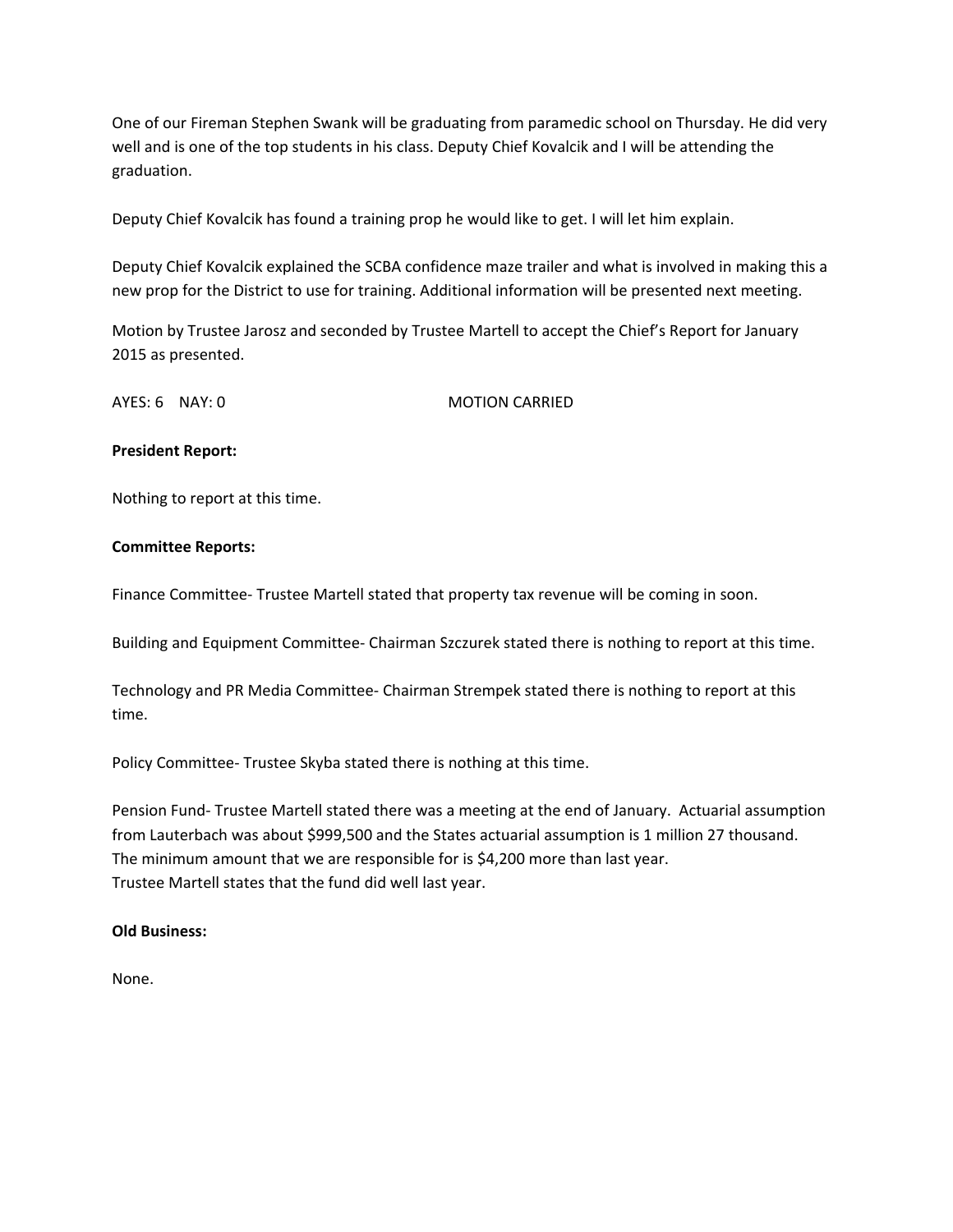### **New Business**:

Motion by Trustee Martell and seconded by Trustee Strempek to approve the payout of elective sick time buyback to the following:

| John Kovalcik                        | 48 hours  | \$2,832.00 |
|--------------------------------------|-----------|------------|
| Leigh Unger                          | 144 hours | \$4,480.56 |
| Jeff Peistrup                        | 120 hours | \$3,853.44 |
| Steve Henmueller                     | 144 hours | \$4,488.48 |
| Joey Irsuto                          | 50 hours  | \$1,590.64 |
| Paul Kossifologos                    | 144 hours | \$4,447.44 |
|                                      |           |            |
| Total elective huyback - \$21,602.56 |           |            |

Total elective buyback \$21,692.56

Roll Call: Trustee Skyba; yes, Trustee Jarosz; yes,

Trustee Strempek; yes, Trustee Romano; absent,

Trustee Martell; yes, Trustee Szczurek; yes,

Trustee Lymperopulos; yes.

AYES: 6 NAY: 0 MOTION CARRIED

Motion by Trustee Skyba and seconded by Trustee Szczurek to go into Closed Session to discuss Collective negotiating matters between the public body and its employees (5 ILCS 120/2(c)(2)), The appointment, employment, compensation, discipline, performance, or dismissal of specific employee (5 ILCS 120/2(c)(1), and Litigation (5 ILCS 120/2(c)(11)).

Roll Call: Trustee Skyba; yes, Trustee Martell; yes,

Trustee Szczurek; yes, Trustee Strempek; yes,

Trustee Romano; absent, Trustee Lymperopulos; yes,

Trustee Jarosz; yes.

AYES: 6 NAY: 0 MOTION CARRIED

Went into Closed Session at 8:45 PM